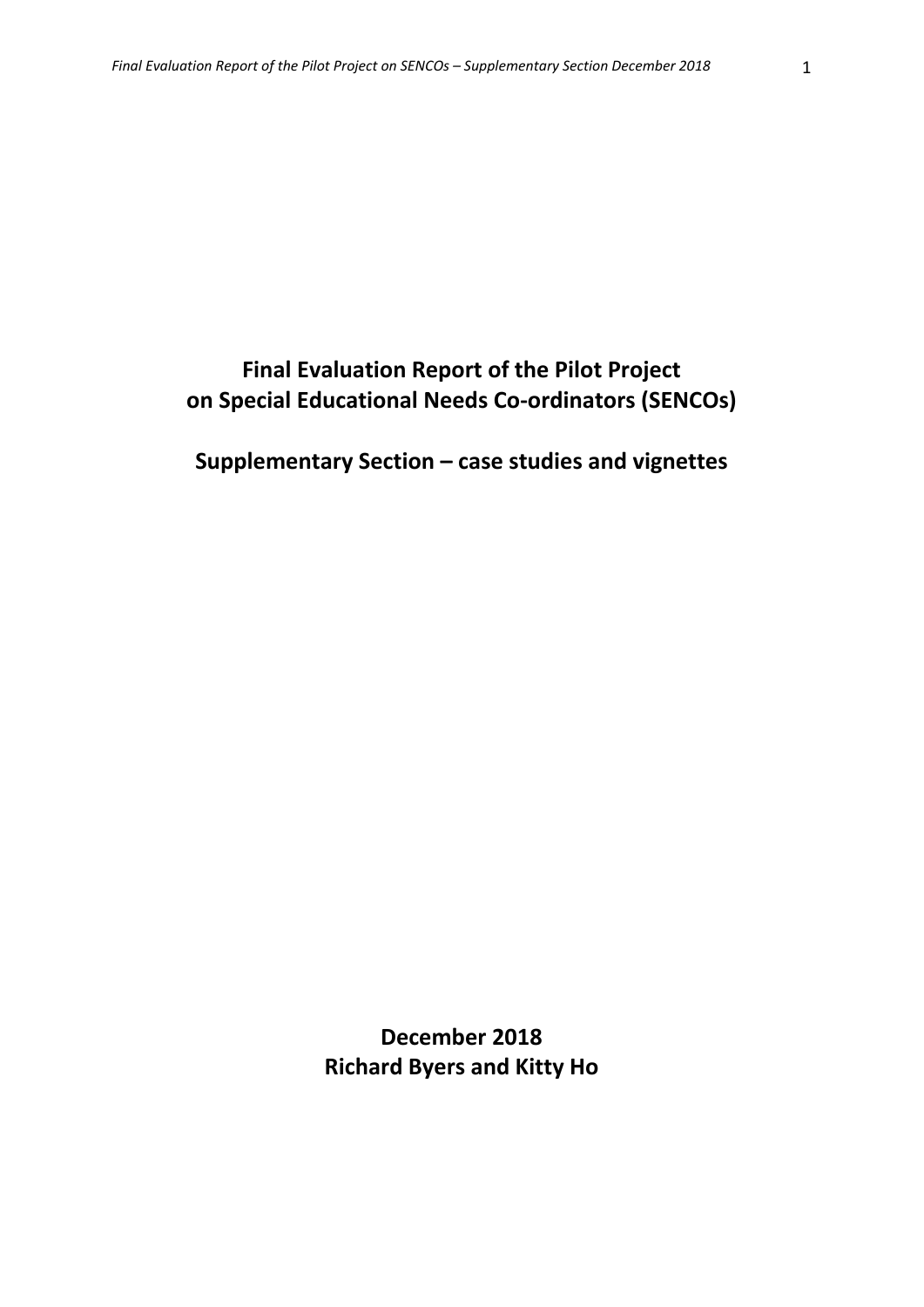# **Case studies of effective whole school approaches**

#### **Example One – Primary School A**

This good practice example shows how the building of reliable, trustworthy relationships between the principal and the SENCO in School A has contributed to further implementation of inclusive educational practices during the SENCO Pilot Project.

The principal of School A has prior experience of implementing IE, gained when she was in the position of vice principal. Apart from having a good knowledge of SEN, she is passionate about supporting students with SEN. As the SENCO described:

*"What the principal does is always for the sake of students and teachers. She gives me 100% support – never questions or becomes fussy about my work . . . She gives me professional advice and not criticism. More importantly, we have a shared vision and common goals towards IE. She is keen to take part in the briefing sessions of the SENCO Pilot Project and is well informed of recent trends and developments."*

Likewise, the principal, who is an open‐minded leader, highly commended the SENCO:

*"I'm willing to listen. Anyone can come and share ideas with me. Of course, I need to balance the interests of different stakeholders. Yet, I've to admit that the SENCO is a person with great perseverance. She is very clear about what she is doing and why she is doing this and that*. *She can explain with confidence what students with SEN need and what helps them most."*

In recognition of the importance of work relating to IE and SEN, the principal at School A had already assigned a senior teacher ranked at Primary School Mistress (PSM) to lead the student support team. Together, this colleague and the principal had, before the launch of the SENCO Pilot Project, provided SEN support and developed IE through the implementation of whole-school approaches. These approaches included the use of SEN funding to employ additional resource teachers, the adoption of small‐class teaching and co‐teaching, and making use of external experts and/or community resources for professional support. At the start of the SENCO Pilot Project, the leader of the SEN support team took on the demanding role of SENCO. The school then implemented a number of initiatives with the aim of identifying effective support strategies to enhance the learning effectiveness of students with SEN. These initiatives included in particular:

- further implementation of small-class teaching and co-teaching in junior forms as a form of support for early intervention
- making the SENCO into a key member of the curriculum development team
- creating a task force, with members including the principal, the SENCO, the curriculum leader and subject panel heads, to further promote classroom teaching through collaborative lesson planning, peer observations and follow‐up briefings at staff meetings as an ongoing teaching improvement process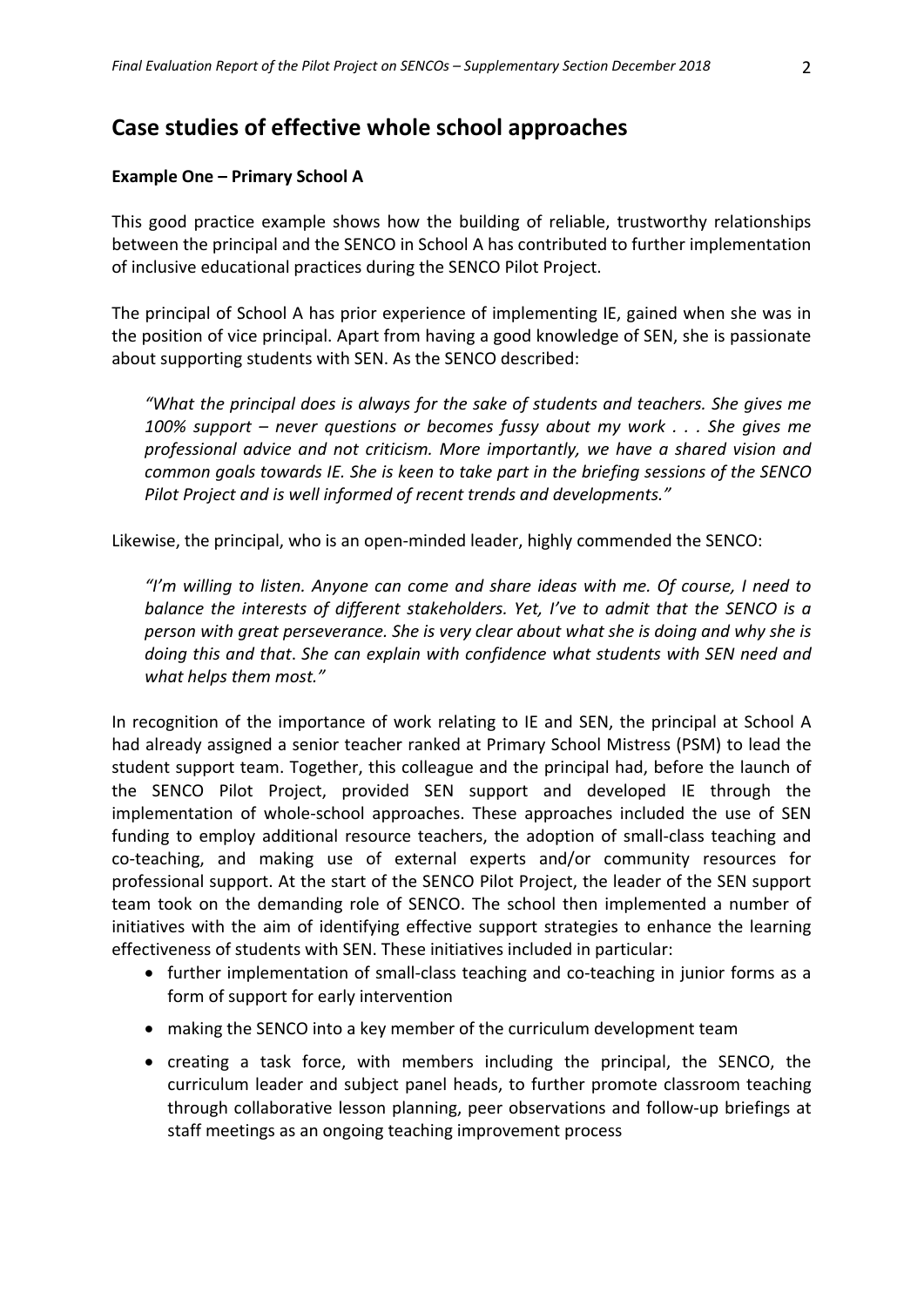- changing lesson design and the pace of lessons to make phased learning clearer and more available for students with SEN or those with prior low attainments, for example, providing short revision opportunities at the start of the lesson, breaking lessons into smaller chunks and creating homework accommodations
- reviewing the special education training needs and profiles of teachers and arranging for them to receive relevant training in a more systematic manner, with the priority given to new teachers, core members of the student support team and including teaching assistants where appropriate.

#### As the principal emphasised:

*"Catering for learner diversity in the classroom is the school's major concern. This shouldn't be confined to the design of graded worksheets only. Going back to basics, we'll have to critically examine our everyday classroom strategies to ensure that the needs of diverse learners can be fully addressed. Sometimes teachers are just too focused on getting a correct answer quickly. Further questioning is needed to let other students with SEN or those with prior low attainments learn how to get the answer from contextual cues."* 

Trust in the SENCO is also reflected in the allocation of power for being responsible for budgeting of SEN resources and handpicking members to join the student support team. As a matter of fact, the SENCO has been performing a leadership role owing to her credibility and status in school. As the principal said:

*"The SENCO feels more empowered from the SENCO professional development programmes and networking activities. She is able to stand firm when handling parents' inappropriate requests or fighting for the benefits of students with SEN, including special examination arrangements, organising after‐school activities or deploying manpower resources to assist in SEN support."*

The SENCO expressed that:

*"Some colleagues may complain about me for my reduced teaching load. First of all, I should be professionally competent. They can find me working busily every day. Any colleagues can seek my advice on how to handle a particular student with SEN. Besides, I have to manage my own classes well. Once I'm able to gain trust with my colleagues, my team can work more smoothly. Luckily, I've been leading the student support team for many years, prior to the launch of the SENCO Pilot Project. There's enough time for me to learn and grow professionally."*

Inspired by new ideas generated from professional development sessions for SENCOs, a number of new initiatives have been tried out in the three‐year Pilot Project period, including:

 using the 'inclusive teaching checklist' when observing colleagues' lessons and providing follow‐up feedback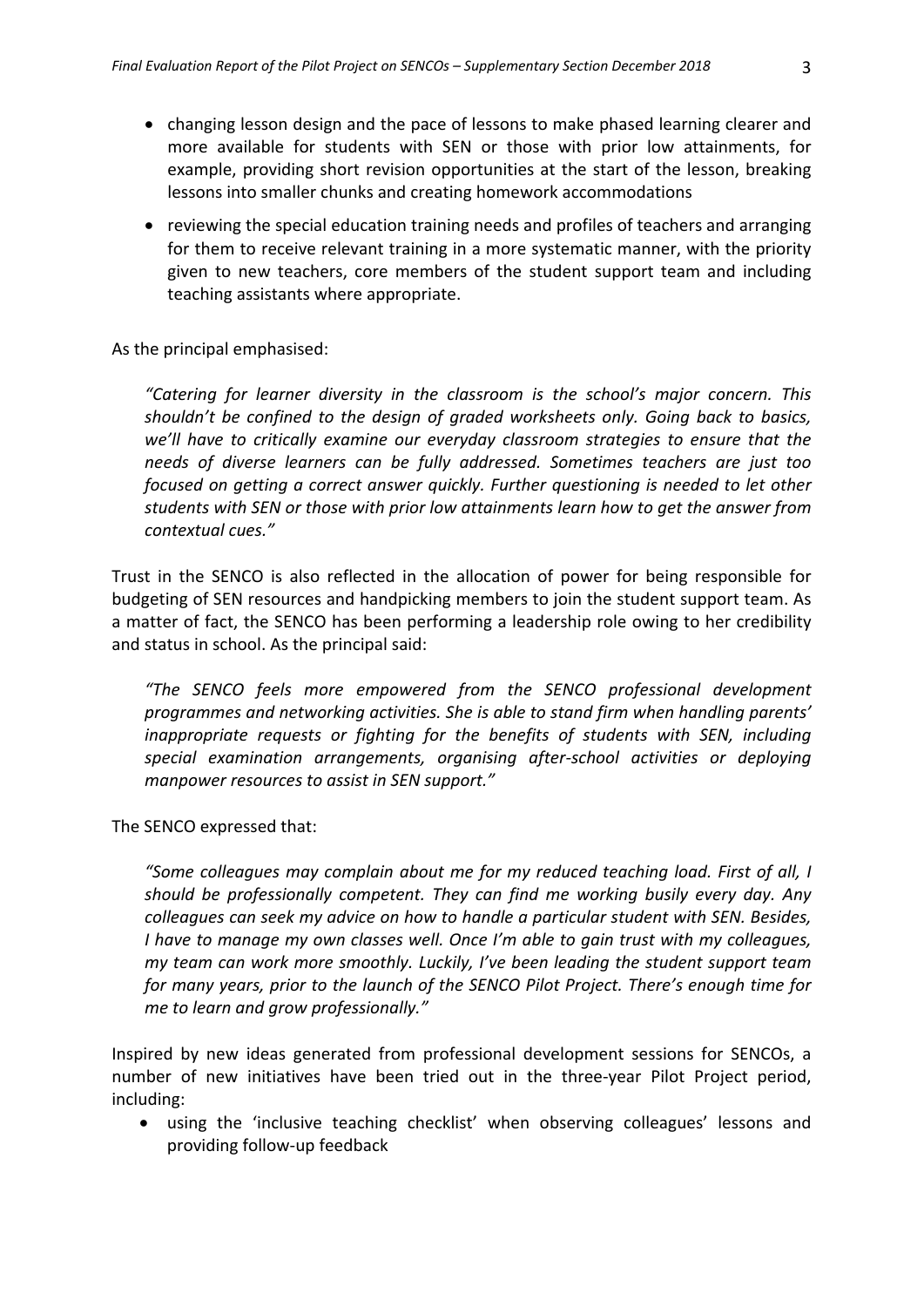- working closely with NGOs to make after‐school intervention programmes more engaging, relevant and stimulating for students, for example, by embedding key skills in games and social activity
- implementing an intensive training programme for parents of children with dyslexia in the first year and autism in the second year in order to improve home‐school collaboration
- making wider use of one-page profiles in remedial teaching groups and provision maps with RAG (red, amber green) colour ratings for keeping track of students' progress
- planning for succession
- sharing expertise with potential teaching fellows and support staff through peer mentoring and/or coaching.

As a result of this collective effort, the school has been making significant progress in promoting more inclusive teaching and learning and IE.

#### **Example Two – Secondary School B**

For many years, the principal at School B has rendered full support to the implementation of IE using a whole‐school approach. From the start of the SENCO Pilot Project, the school had a solid foundation from which to build towards the next phases of development. A key member of the student support team was appointed to the role of SENCO. It was intended that the new‐to‐role SENCO should be able to step seamlessly into and follow existing SEN systems. Meanwhile, School B's vice principal continued to play a crucial role in monitoring and supervising the work of the SENCO.

In light of the increasingly complex challenges teachers face in today's classroom, crossteam collaboration was regarded as inevitable. Over the past years, the school has created many platforms to foster inter-departmental collaboration and communication. This is to ensure efficiency with less bureaucracy and avoid overlapping of work. At the system level, the vice principal, was considered to be the most suitable person to promote cross‐team collaboration in the school. He was therefore the convenor to bring all concerned parties together and work on SEN‐related matters, such as holding regular meetings for different year groups and reporting SEN interventions covering various areas falling in the purview of respective teams in the advisory visits conducted by EDB inspectors. As the vice principal explained:

"*The actual implementation of a whole‐school approach is like playing a football match in which each of the team members has a clear role to play. You don't need to* kick a ball all the time in the game, but you have to carry it forward when it comes to *you. To achieve this, there should be interdepartmental meetings. To make them fruitful, all participants should be well‐prepared for meetings. After delivering presentations to the audience, participants are able to understand what others are doing and how they can supplement one another for the greater good."*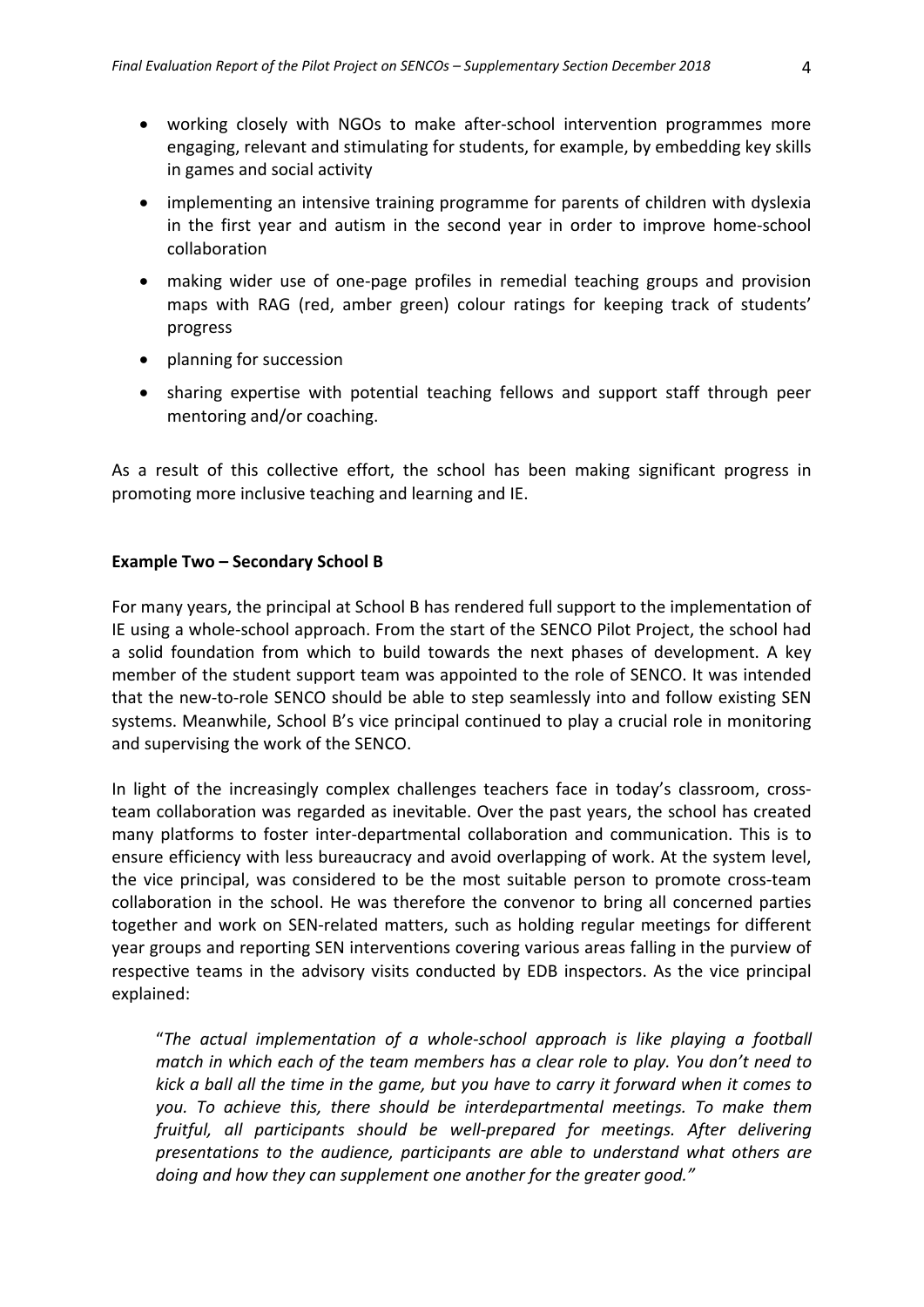The new SENCO reported in interview that things tend to go more smoothly when fellow teachers are used to such collaborative school cultures. As she said:

*"Although all of us are very busy, colleagues still take ownership and they don't mind working more."*

To move towards a whole school approach to IE, it is the school's policy that all teachers should share the responsibility for students with SEN at varying degrees. In order to communicate and share SEN information among class and subject teachers, the school uses student profiles, regular formal meetings to discuss and agree support and in‐class support to help students take part by taking appropriate adaptations. More importantly, arrangements to support students with SEN and their transition planning have been progressing towards greater personalisation in recent years, starting with students' strengths, preferences and aspirations as well as raising expectations. The change in mindset was described by the vice principal:

*". . . Why are remedial activities often located in after‐school time‐slots? This is indeed very exhausting, which also makes students feel more like a punishment for having difficulties. In fact, when is the best time for students to learn? It should be the normal lesson time on school days."*

Hence, the school has revised their after-school learning support programmes in order to maximise learning outcomes. Apart from the learning of core subjects, new subjects are introduced to provide a variety of scientific and creative activities after school. As the vice principal said:

*"The introduction of this new subject not only helps students overcome their barriers to learning but also enriches their learning experiences in ways that are aligned with recent trends in education. Now, students are more motivated to stay behind, learning new topics in advance of formal teaching in normal lesson time. One example of success was a student with dyslexia in S6 who won the Hong Kong ICT Awards 2017: Best Student Invention Award. In the past, he refused to take part in after‐school remedial activities but now he has won the silver trophy, the highest honour in senior secondary stream."*

Specifically, a strong emphasis is placed on building on strengths and exploring more accreditation and achievement opportunities, particularly for students with SEN. This was echoed by the principal, vice principal and new SENCO with examples of different strategies. The principal said:

*"HKDSE is not the only option for students. There are other English tests offered by accredited organisations such as TOEIC, VES and IELTS. We have to help students make informed choices for possible study or career paths in accordance with their interests and abilities. Last year, a student with dyslexia was able to secure a place in a university in Taiwan because of his outstanding performance in Mathematics. There are two other*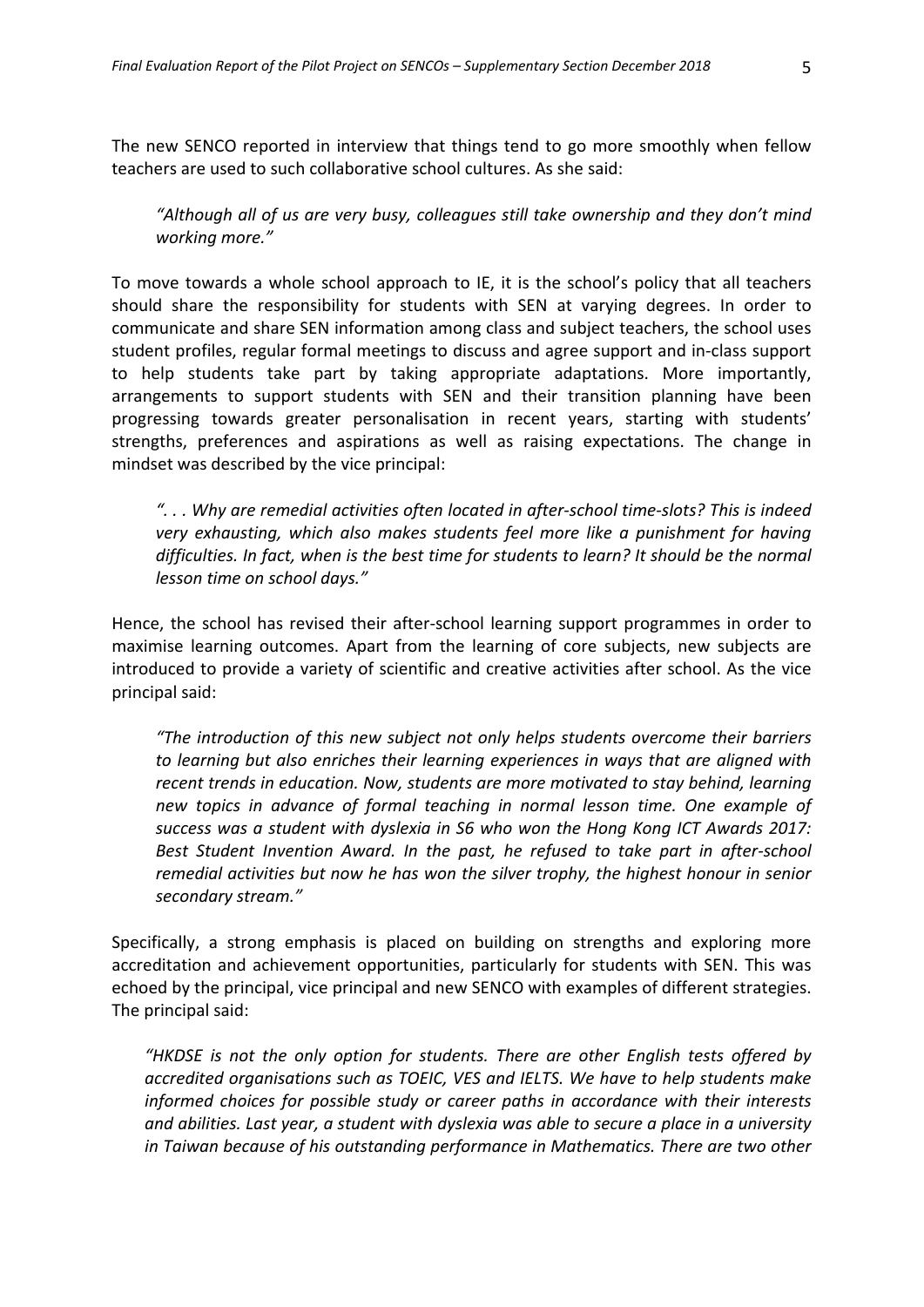*students who have planned to pursue studies in Korea and teachers are helping them to solicit relevant information in this respect."*

The vice principal said:

"*Students with SEN get used to failure in primary and secondary schools and they don't mind failing to hand in homework assignments. To better prepare students for life outside school, we teachers need to help students make meaning of their learning. Last year, we organised an outing to Super Terminal One as an inquiry‐based learning (IES) activity. At first, several students with SEN refused to take part. Other students were curious to know how I was going to settle the confrontation. I persuaded them logistics was one of the four pillar industries in the Hong Kong economy and this visit tour was not just fulfilling examination requirement but also a credit to their future careers, either directly or indirectly. Eventually all the students participated in the visit and finished their reports for IES."*

#### The SENCO said:

*"For students with SEN, there is no need to lower standards all the time. Developing a deeper understanding of the students enables us to help explore their strengths. For instance, students with SEN can also be recruited to the school's debating team. These students can participate in inter‐school debates, raising their self‐esteem and also promoting useful skills in language and literacy. For example, our debating team leader is a student with dyslexia in S5. After relevant training, he is now able to write a debate script of more than 1,000 words on his own."*

# **Examples of lessons observed**

# **Teaching English in a primary school**

In this Primary Two (P2) English Language lesson there are 25 students. The teacher works on her own, without support from a co-teacher or teaching assistant. The lesson lasts 40 minutes.

The class start this lesson with a plenary revision of learning from the previous lesson. From their desks, they all sing a song using the phonic rhyme '‐ick'. The teacher then invites them to move to the 'learning base' at the front of the room. Children bring their stools and gather in the space at the front of the room. The teacher introduces the objectives for today's lesson – learning about the sound '‐ock'.

Again, there is a song for '‐ock' that the children sing. They are encouraged to call out answers to the teacher's questions and to volunteer ideas that will push the lesson forward. The teacher rewards useful ideas with praise, high-fives and the class gesture for 'good work'. There is also a 'star' reward system in operation in the class for exceptional work. The teacher uses PowerPoint and video to teach the whole class the written forms of the sounds the students have been speaking and singing.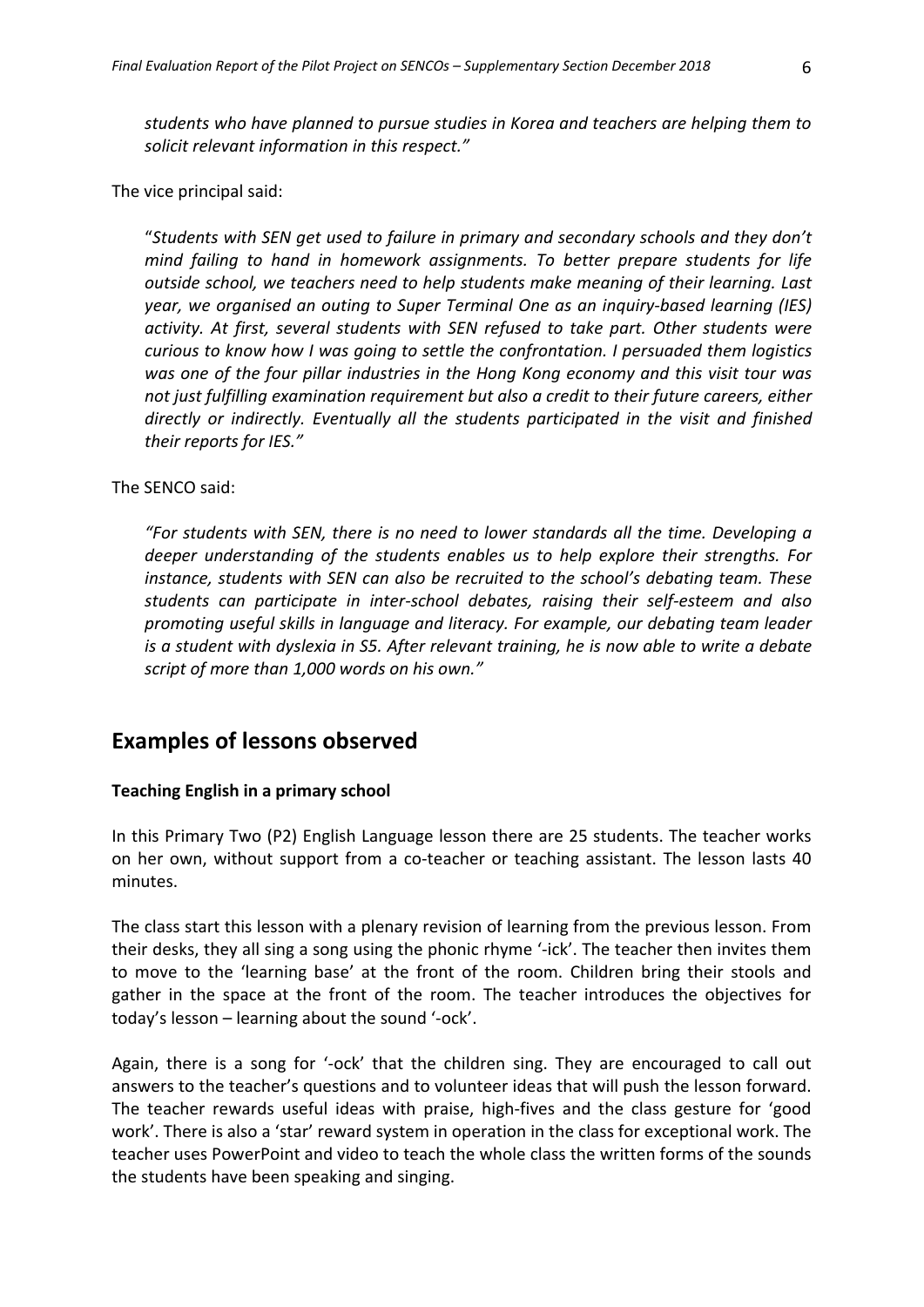For parts of the lesson, the class breaks into sub‐groups using a numbering system that is familiar to the children – all the 'ones' cluster together, all the 'twos' cluster together, and so on. The teacher rewards swift movement into and out of these groups with the 'good job' gesture. In their groups, the children are encouraged to interact and to discuss their ideas. If the room becomes too noisy, the teacher calls for a pause, using gestures and commands, and re‐establishes a good working atmosphere. When the behaviour of individual children becomes unhelpful, the teacher checks that behaviour with warning cards placed at the edge of the board. These visual prompts were developed by the SENCO and operate as a whole school behavior management system familiar to all children.

For parts of the lesson, the children return to their own desks, working through individually named work cards differentiated for four levels of attainment. This phase is familiar to the children as the 'listen and write' part of class activity. The teacher helps children when they indicate that they are stuck by writing words or parts of words on the board. She uses hand gestures and her voice to remind children how letters blend together to make different sounds. The teacher also uses picture prompts to help children to remember words. Some of the work cards also have prompts that help learners to spell and write words.

The teacher provides step-by-step guidance to support learning during this phase of individual work. She constantly checks understanding and consolidation of learning. Peer support, in the form of designated 'buddies' known as 'little angels', is allocated to students with special educational needs. The 'little angels' support learning for their partners and encourage them towards successful outcomes, for example, by reinforcing links between sounds and letter shapes.

When she feels the class has moved far enough with individual work, the teacher calls for a pause, saying 'all eyes on me' and providing a gesture. There is a 'lucky draw' using a set of sticks with the names of the children in the class written on them. By drawing sticks out of a container one by one, the teacher nominates children at random to come out to show their work. Individual students come forward to the board to write words beside pictures. The teacher prompts writing for children who need support and the whole class read back the words written by individual students.

When the work cards are completed, they form little wrist bands that the children can wear and take home to show family members. The children clearly enjoy this intrinsic reward and are motivated by it. At the end of the lesson, the children again sing their phonics songs as a form of revision of what has been learned. The lesson wraps up on this enjoyable but purposeful note.

In general, this is a lesson with a good positive working atmosphere. It is a happy room but learning is also very purposeful. The children are interested in the work, curious about what comes next, and highly motivated to participate and learn. There are good, trusting and respectful relationships between peers and between the children and the teacher. The session uses a wide variety of teaching strategies and the learning is inclusive: all the children learn at their own pace and level and everyone is included in the session, including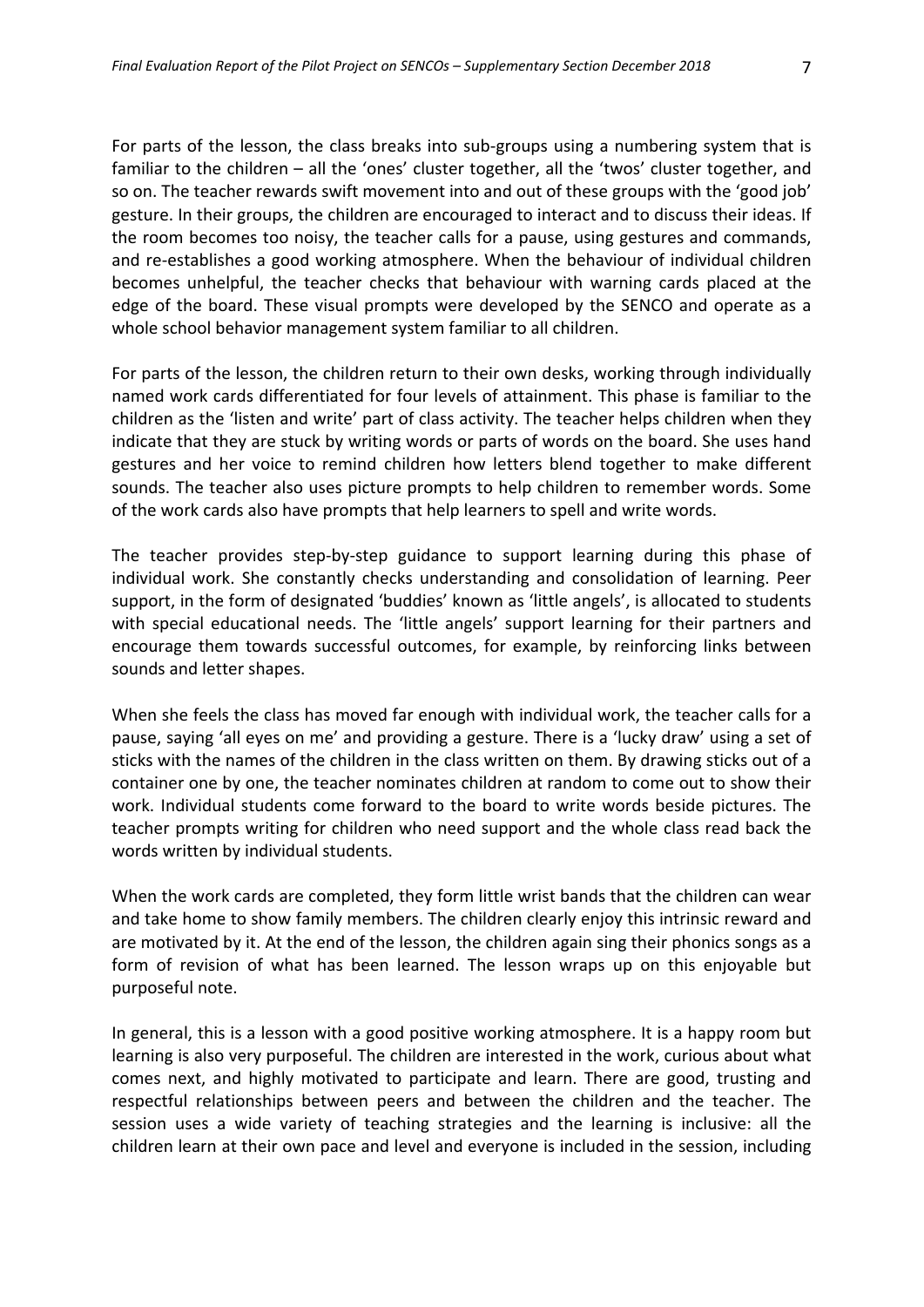the four children in the class with identified SEN, two further suspected cases and three children who do not have Chinese as their home language.

Key learning points from this lesson:

- the lesson is sub-divided into brief phases of different types of activity
- the class is mobile and makes use of different spaces in the room for different parts of the lesson
- different groupings are used during the lesson whole class, group work, pairs and individual work
- transitions between different groupings are fast and smooth time and resources are used purposefully
- flexible seating arrangements ensure that learning is student‐centred and collaborative
- requests for individual children to show their work are randomised so there is no domination by eager or favoured children
- there is peer support and interaction between peers in groups
- the learning is multi-sensory and multi-modal, using songs, sounds, images, body movements, signs and gestures
- talk in the lesson is supported by signing, gesture and pictures communication is clear and fully supported
- the teacher uses a range of forms of input to maintain variety in the lesson talking, writing on the board, video, PowerPoint etc
- there is a clearly understood and recognised system for rewarding good work in groups and by individuals
- activities are self-reinforcing, rewards are integral to learning and learning is fun
- there are clear and accessible subject-specific objectives for the lesson and these objectives are shared with the children
- the lesson integrates all strands of the subject so the children have a chance to practise the full range of skills
- assessment and opportunities to check understanding are built into the lesson
- students are encouraged to lead and contribute to the learning in the lesson
- positive learning behaviours in the class are actively encouraged
- there are clear rules and routines with a recognised set of structures for managing behaviours that become disruptive, for the class, for groups and for individuals
- good links are maintained between learning in school and life at home.

## **Teaching Chinese Language in a secondary school**

This Secondary One (S1) intensive Chinese Language lesson involves 12 students, six with identified SEN. The teacher works with a teaching assistant (TA) through the double lesson, lasting an hour and ten minutes.

The teacher introduces his lesson plan at the start, explaining that the class will be looking at a classical poem in Chinese. However, the lesson starts at a very different place. The teacher divides the class into pairs and gives them brief contemporary passages about life in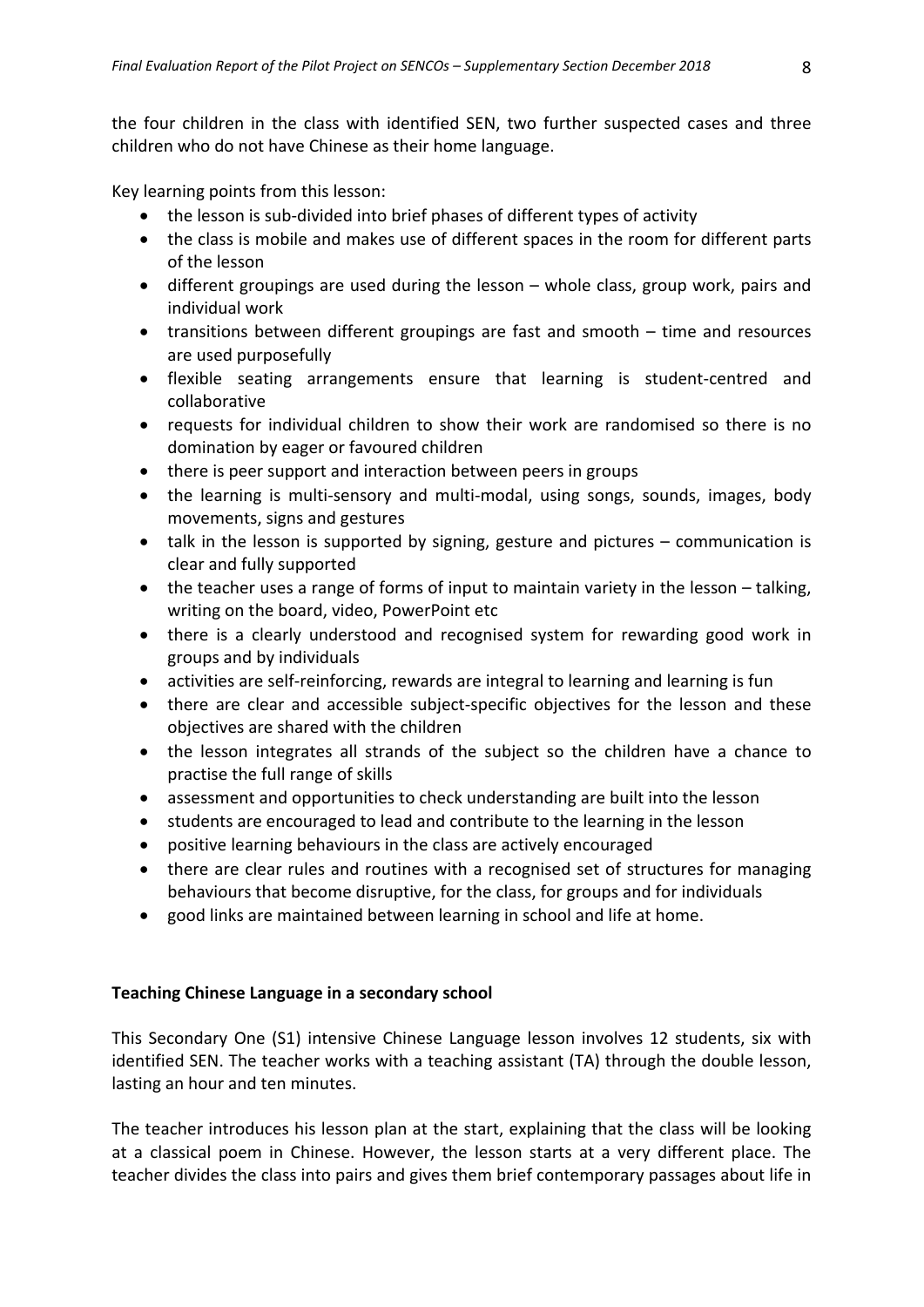their area of the city written on laminated cards. The challenge is for the students to read their passage to their partner, taking no more than one minute – and then to swap so that all the students get a chance both to read and to listen.

After this safe and familiar introduction to the lesson, the teacher identifies some students to read their passages to the whole class. The teacher maintains a cheerful atmosphere for this phase of the activity and encourages the class to applaud student readings. The teacher encourages peer comment on the readings and draws out some issues himself. There are smiles around the room, and more encouragement, praise and applause.

Having established this positive and supportive working atmosphere, the students move back to their own desks and open their textbooks. The teacher identifies the poem they will be analysing in today's class – but links the themes of this classical verse to the local and contemporary experiences the students have just been reading about. The teacher encourages students to contribute their own ideas about how historical events can be linked to the personal experiences of young people in Hong Kong.

The teacher introduces a worksheet relating to the poem. On a visualiser, he models completing the worksheet, demonstrating to students how elements of the sheet can be filled in and explaining difficult vocabulary. The teacher encourages students to contribute ideas about how the sheet can be completed and shows how these ideas may or may not work.

Together, the students start to build up a sense of the physical features of the location of the events in the poem. In order to consolidate these ideas, the teacher encourages the students to draw pictures of the scene described in the poem. The teacher suggests that these drawings can be aids to the students' realisation of the scene and, later, to their memories of the poem.

The teacher takes in the students' pictures and the class looks at them together on the visualiser. This is fun. Some of the drawings provide opportunities for laughter, but the students also draw ideas from one another that they can incorporate into their own drawings. The teacher, meantime, gains good insight into the degree to which students have understood the poem.

The teacher and the students work through the poem using these strategies, line by line, building up an understanding of the content and the imagery of the poem. They alternate between quiet individual student work and phases of sharing their findings with the whole class. Together they begin to explore the deeper themes and meanings in the poem. The students make written notes on their insights into the poem and continue to supplement these with drawings that the teacher says will 'help them to remember'. The teacher demonstrates ways of approaching challenging elements in the poetry on the visualiser and also shows examples of the students' work, both written and pictorial.

The teacher introduces the idea of memorising lines from the poem. He encourages students to choose a partner to work with and to go into pairs. In their pairs, the students try remembering a line each in turn. Steadily they work through the poem this way.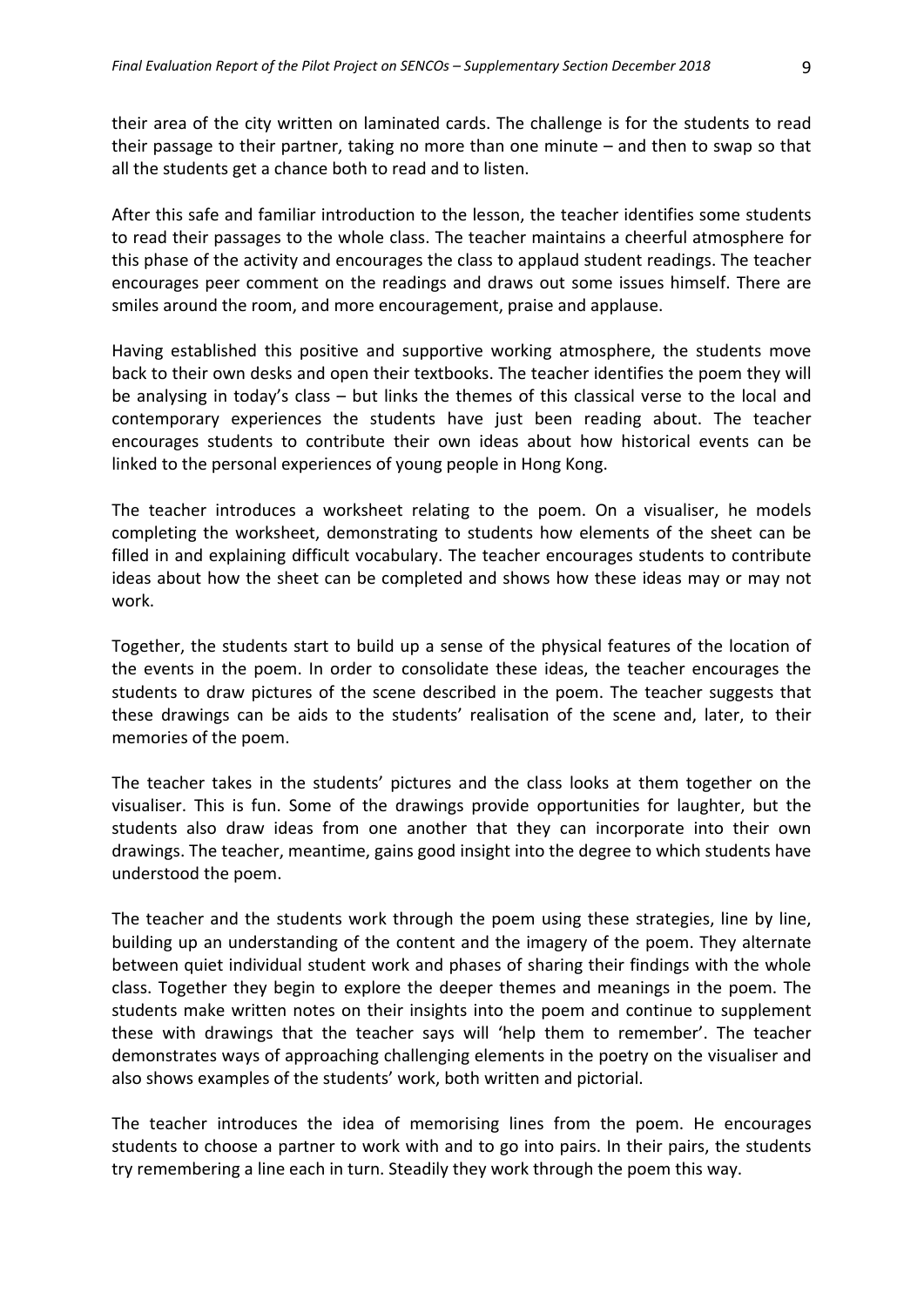The teacher asks individual students round the room to remember a line to recite to the whole class. He then introduces the idea that homework will be to memorise the whole poem. The students read the poem aloud together as a way of revision. They are invited to reflect again on the meaning of the poem and to go back over their notes and drawings. By this stage, each student has a good personalised record of their responses to the poem in the form of their worksheets, their notes and their drawings.

To close the lesson, the teacher returns to the opening phase and invites students again to talk about some personal experiences that they now feel relate to the poem. Students come out to the front of the room to present their ideas to the whole class. They review what they have done together and the lesson closes.

In this way, by the end of the lesson, each student has read, written, spoken and listened, sometimes in pairs and sometimes in front of the whole class. They have related a challenging classical poem to their own contemporary experiences. They have been focused but they have also engaged their creativity and enjoyed some fun and laughter.

Throughout the lesson, the TA has moved around the room, quietly supporting the learning and the responses of all the students. Throughout the lesson, the students have been very engaged, listening with attention when listening is required and focusing on tasks as they are presented. Throughout the lesson, the teacher has held the students' attention while engaging with them as learners but also as individual young people.

Key learning points from this lesson:

- the teacher shares the objectives of the lesson with students at the start, conveying an overview of the planned lesson and a clear sense of purpose
- the teacher establishes and maintains a warm, trusting and supportive atmosphere throughout the lesson
- the pace of the lesson is varied, moving through sequences of different forms of activity
- the lesson begins with familiar activity closely linked to students' personal experiences and engages with more challenging steps in learning later in the session
- there is a variety of forms of student grouping individual work, paired work, group work and whole class activity
- students are encouraged to contribute their own ideas during all phases of the lesson
- there is peer support, peer critique and peer encouragement
- students are enabled to make choices within the lesson, choosing working partners, assignments and roles in paired activity
- students are enabled to personalise their responses and to make notes and records that are meaningful to them
- spoken and written text is supported with visual aids and prompts that are personal to each student
- challenging concepts are related to the concrete everyday experiences of students
- the teacher models the completion of key activities for the students and demonstrates to them ways in which they can scaffold their learning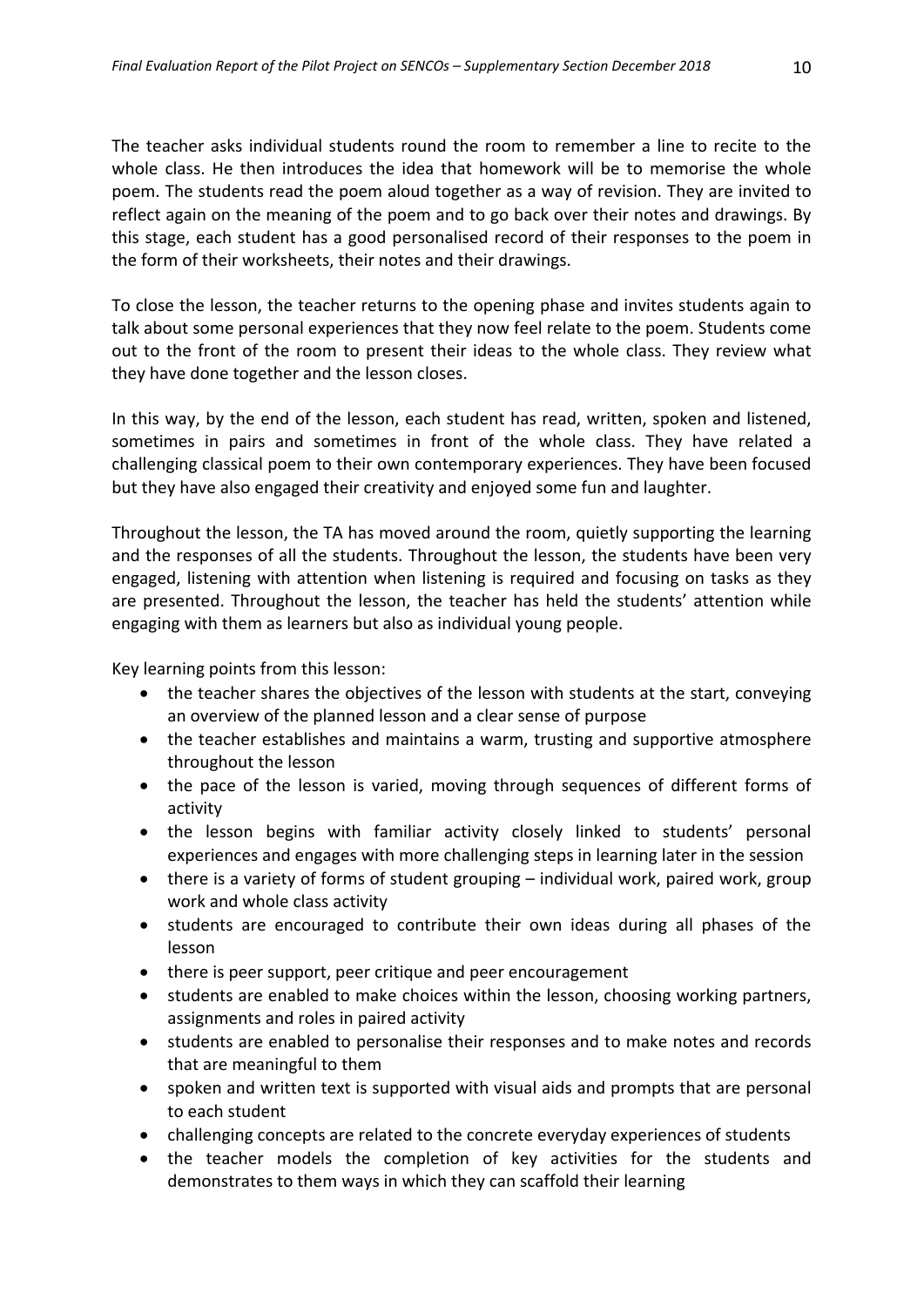- the teacher uses a range of modes of presentation, including direct instruction, open dialogue, student exploration and individual activity
- students are encouraged to solve problem within the lesson and the teacher shows how both constructive and mistaken responses can be usefully explored
- learning is fun and interactive there is trust and the students are confident to take risks, make mistakes and explore ways to resolve difficulties
- assessment and regular opportunities to check comprehension are integral to the flow of the lesson
- there are frequent opportunities for review and revision throughout the lesson
- all strands of the subject are woven into planning for the lesson so that there is even coverage of key learning points
- homework is carefully introduced at a stage in the lesson when there is still time for reflection and clarification
- the lesson ends with the recapitulation of familiar activity.

# **Vignettes providing evidence of the impact of the SENCO on whole school approaches**

# **Curriculum issues related to learning and teaching**

# *Vignette 1:*

An ad‐hoc learning support team has been set up since the 2016 to 2017 school year to work on curriculum and teaching adaptations as well as the production of differentiated materials. The team is led by a vice principal who is also the leader of the Academic Affairs Team. The team is made up of core subject teachers of S1/2 classes. Participating teachers work collaboratively with their panel heads to develop differentiated curriculum plans and assessment opportunities. The process works in a similar way to lesson study. Lesson observations and meetings are held across subjects so that teachers of different subjects can learn from one another. The knowledge and experience gained is first disseminated to fellow teachers of the same subject. As a result of this work, the S1 curriculum for the three core subjects, namely Chinese Language, English and Mathematics, is divided into three levels:

- core material for all students including:
	- o a simplified version for students with lower attainments
	- o a standard version for the majority of students
- enriched elements for students with higher attainments.

As for assessment policies, the design of examination papers is divided into these levels, comprising core items (70%), elementary items (30%) and enrichment items (10%) for bonus marks. The school intends to develop and accumulate further materials phase‐by‐phase.

# *Vignette 2:*

When the new principal came to this school in the second year of the SENCO Pilot Project, it was noted that SEN support was not perceived as part of whole school development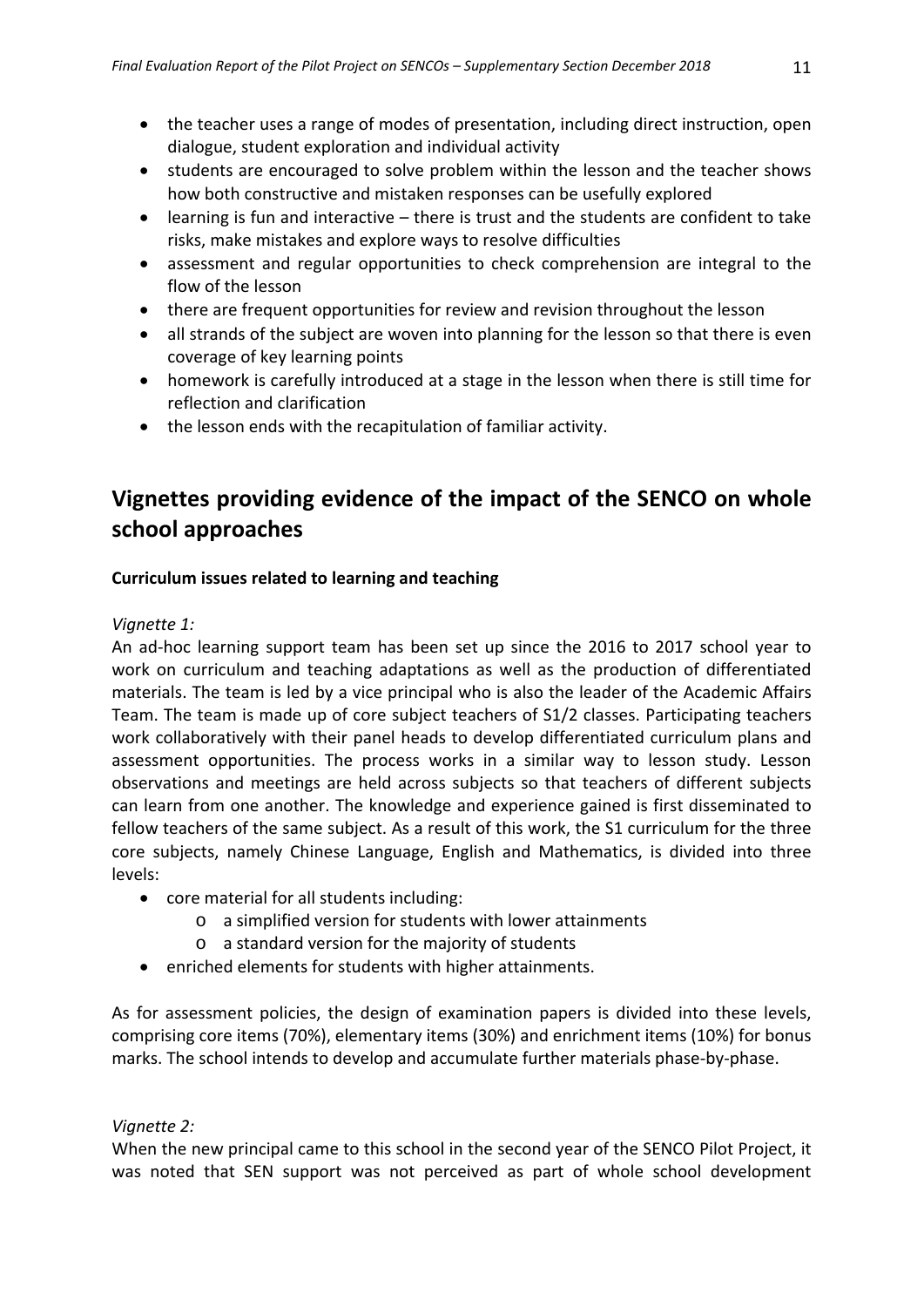planning. Self‐directed learning is the school's major concern but subject panel heads keep saying the lower-streamed classes are not yet ready to be self-directed learners.

*"Can we say these students have been taken care of simply by reducing the class size? Teachers always complain about their poor performance but they never question themselves why these students have to do the same homework assignment which is too difficult for them. IE doesn't work if the SENCO and curriculum leader fail to work collaboratively. Why? The support of students with SEN should eventually take place in the classroom. In this respect, panel heads and subject teachers also play a very important role."*

The school used to employ additional teachers for implementing small‐class teaching in the lower‐streamed classes. However, this arrangement was not found to be effective. This year, the principal has set the scene that the needs of students with SEN should be embedded as a key element in whole‐school curriculum planning. Not unexpectedly, the curriculum leader is more willing to solicit the views of the SENCO where appropriate. The school has also created an additional deputy panel head post for the three core subjects. These colleagues are assigned to work together with the SENCO and her team. These deputy panel heads serve as a bridge of communication between the SENCO and the subject panel heads. Apart from exchange of ideas, they assist in lesson observations and scrutiny of differentiated worksheets. With reference to the inclusive teaching checklist, they give feedback on classroom practices, which are reflected back to the subject panel heads and the SENCO respectively. Subject panel heads welcome these comments on curriculum development needs specifically relevant to their subjects. The school intends to collate information on the effective support strategies used in a range of subjects.

## *Vignette 3:*

To make learning more fun, the reading and writing skills training programme in this school was condensed from ten to four sessions for the learning of basic skills. Students were then encouraged to practise the skills they had acquired in a range of extension activities such as fireless cooking, balloon twisting, magic tricks and fashion accessories. For example, new vocabulary would appear again in recipes used in the fireless cooking lesson. Executive functioning skills were also subsumed in the learning process. A debriefing was given at the end of the training programme to help students deepen their understanding.

#### **Increased focus on personalisation**

#### *Vignette 4:*

A team of five to six support staff were appointed in this school as class level coordinators. They were made responsible for supporting individual students with SEN in respective year groups. These support staff made very good relationships with individual students, especially students with autism. On a needs basis, they are now often able to work together to follow through particular cases over a number of years.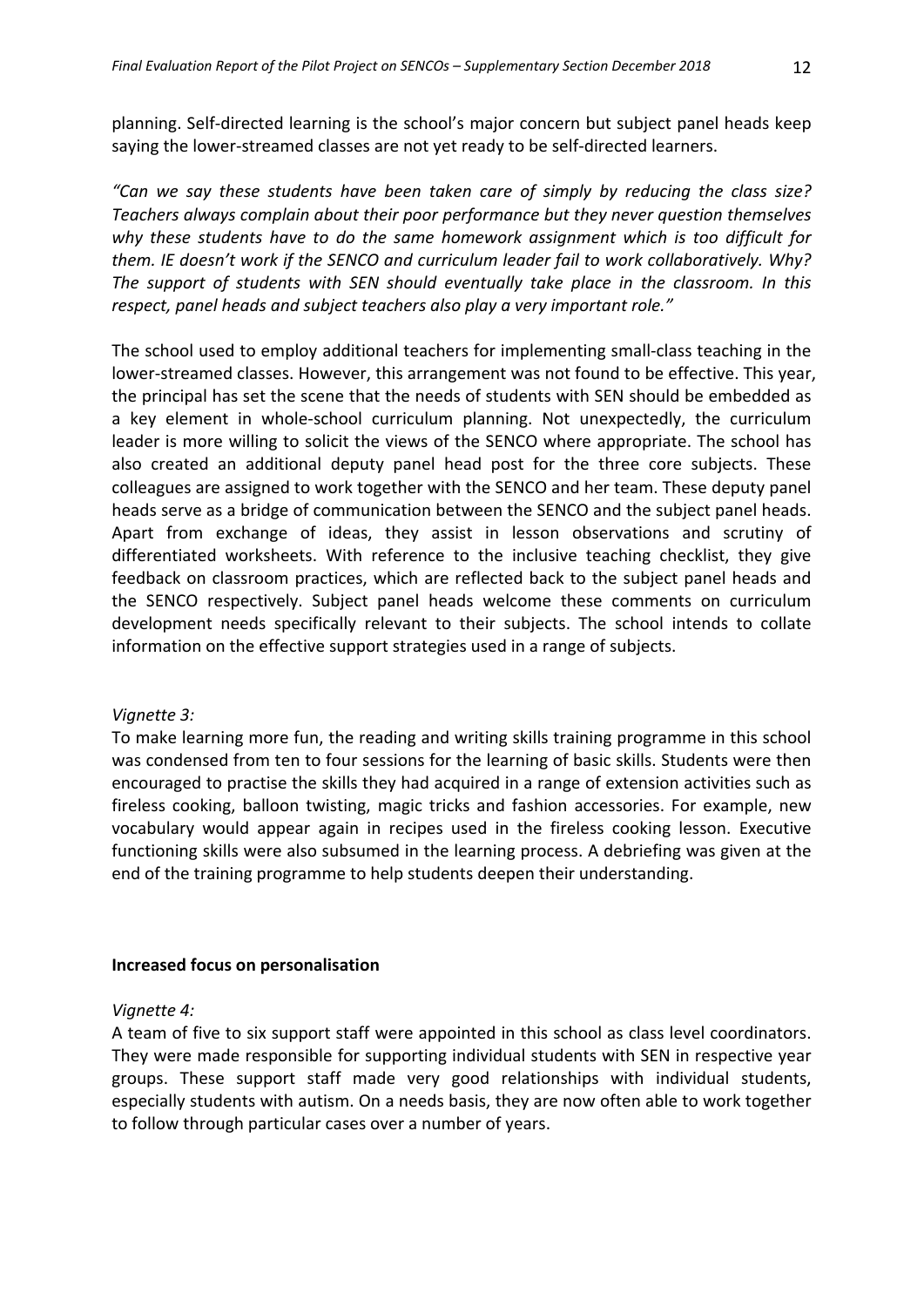#### *Vignette 5:*

In the first year of the SENCO Pilot Project, the use of one‐page profiles enabled one student counsellor to discover that some students with SEN were interested to take part in the school abseiling team. These students, most of them with ADHD or SpLD, showed great interest in the sport, which was a new experience to them. They soon had the chance to participate in open competitions and began to win prizes. Team members were also invited to a live TV interview, which was a good opportunity to practise their communication and expression skills. These students are now studying in S5 or S6. Their teachers acknowledge that catching up entirely with the school curriculum will be difficult for them, but state that their learning attitudes have generally improved greatly in the past three years. As one teacher said:

*"Students sometimes ask me why they have to maintain strict discipline in the abseiling team. I tell them it's a formal training and not simply a game. This attitude is more important than how well they perform."* 

#### *Vignette 6:*

One SENCO tells a story of working successfully with one student with behavioural issues: *"This student (with ASD) was accused of fighting and bullying other students. Each time he remained silent and never attempted to defend himself. The negative emotions accumulated* until he noticed that we were willing to listen to both sides and get a full picture of the story. *I devised a behavioural modification programme and discussed with him the reward he* wanted to get. In fact, there was nothing he really wanted to get but he liked to be given the *choice. Now we have built a good relationship, his behaviour has improved and the parents are pleased."* 

## *Vignette 7:*

In one school, alternative examination papers, labelled as 'S' papers, are specifically designed for students with severe SpLD and cognitive difficulties. The school allows staff to make 10% to 15% changes to 'S' papers as compared with standard examination papers. Examples of accommodations may include allowing students to give answers by numbering options so they do not have to write whole sentences. The school also potentially allows different scoring methods and separate invigilation according to the needs of individual students. On average, around four to five students per class level are deemed eligible to take 'S' papers although this is determined on a case‐by‐case basis.

#### *Vignette 8:*

Under the leadership of the vice principal in this school, there is a strong partnership between respective functional teams for the planning and delivery of life planning activities that align with the developmental needs of students at different stages of their lives. Under the Business‐School Partnership Programme, the school provides a variety of career‐related activities and work experience opportunities, particularly for students with SEN. With collaborative efforts, life planning newsletters are published periodically to provide useful information and to share the success stories of alumni. More importantly, it is reiterated that an academic route via the Hong Kong Diploma in Secondary Education (HKDSE) is not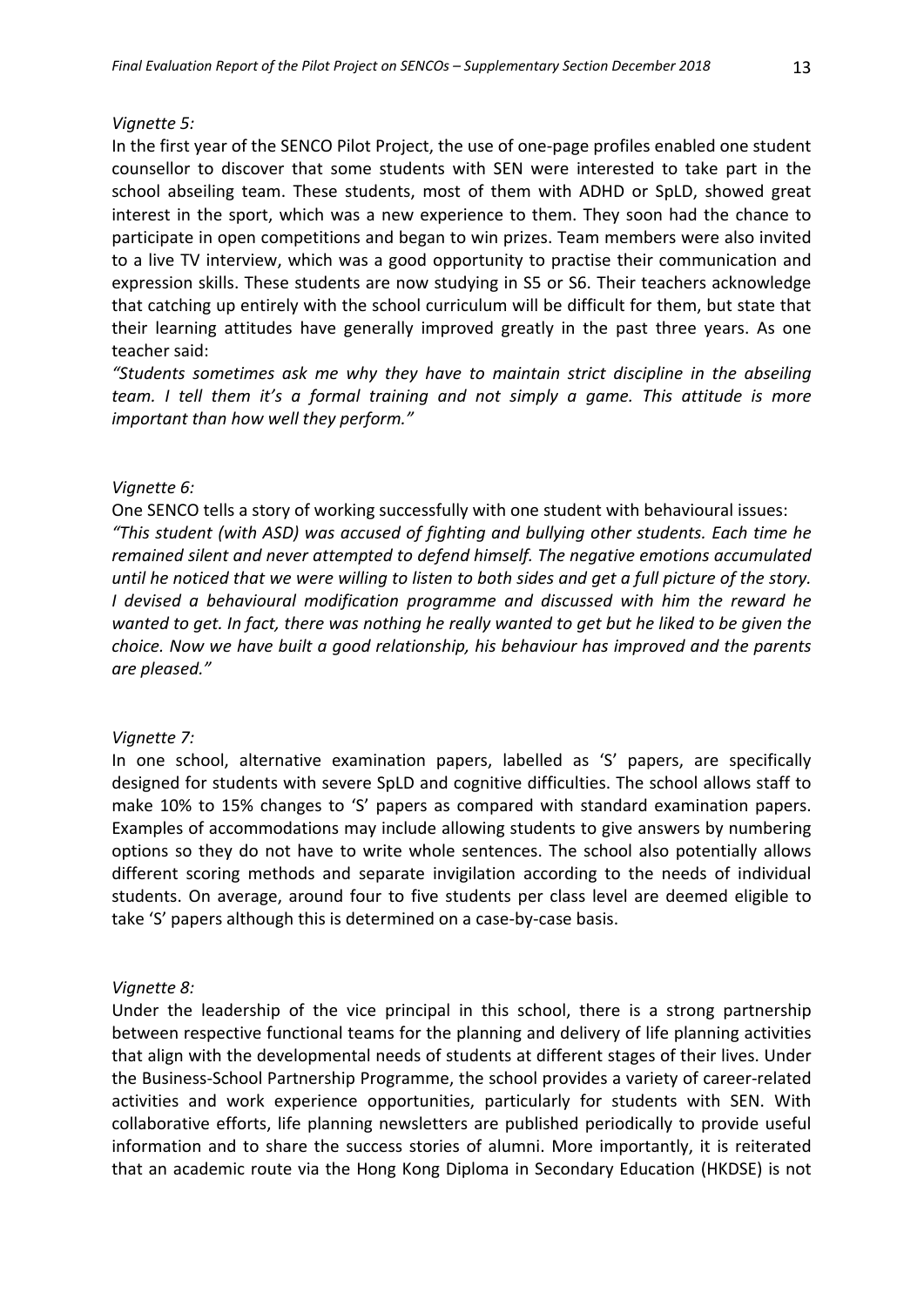the only option. Students are well‐informed of possible pathways for further studies and/or work. Arrangements are made for some students to sit for Test of English for International Communication (TOEIC) or International English Language Testing System (IELTS) tests. After-school English tutorial groups are provided to better prepare students for these examinations.

#### *Vignette 9:*

A SENCO in one primary school reported on her work using the 'one‐page profile'. She said: "*We seldom have time to ask students in what ways teachers can actually help or what rewards they like. From findings using the one‐page profiles, one student said he wanted to get a Pikachu sticker as a reward. Another student said he was motivated simply by the teacher drawing a smile icon on his worksheet. A third student suggested that copying a word five times could help him remember. It's so simple. The information we obtain helps us to have more reflection on our teaching."*

#### **SENCOs becoming more deeply involved in processes of review and evaluation**

*Vignette 10:*

A school principal said:

*"It is time we started a more structured evaluation to assess the effectiveness of intervention programmes. In this respect, we shouldn't rely on the findings from questionnaires. A CM (Certificate Master or Mistress) teacher is purposefully deployed to assist the SENCO in the student support team. She and her team mates may sit in and observe how well the students have progressed."*

#### *Vignette 11:*

In one secondary school, the SENCO decided to conduct monitoring activities through observation and discussion with service providers. This SENCO plans to use student attainment data to compile a three‐year record in order to track the impact of interventions on student outcomes.

In another secondary school, the SENCO plans to conduct a more structured evaluation in the year ahead through data collection and analysis. It was intended that a summary would be published to share findings with colleagues. The SENCO also plans to track student progression and employability after graduation as supplementary data.

## **SENCOs achieving improved communication with fellow teachers**

#### *Vignette 12:*

In one primary school, the SENCO holds regular meetings with teaching colleagues each week to update information about students with SEN and to discuss support strategies. In due course, the school intends to build up a resource pool of shared ideas or strategies for inclusive teaching and learning based on these accumulated experiences. In this school,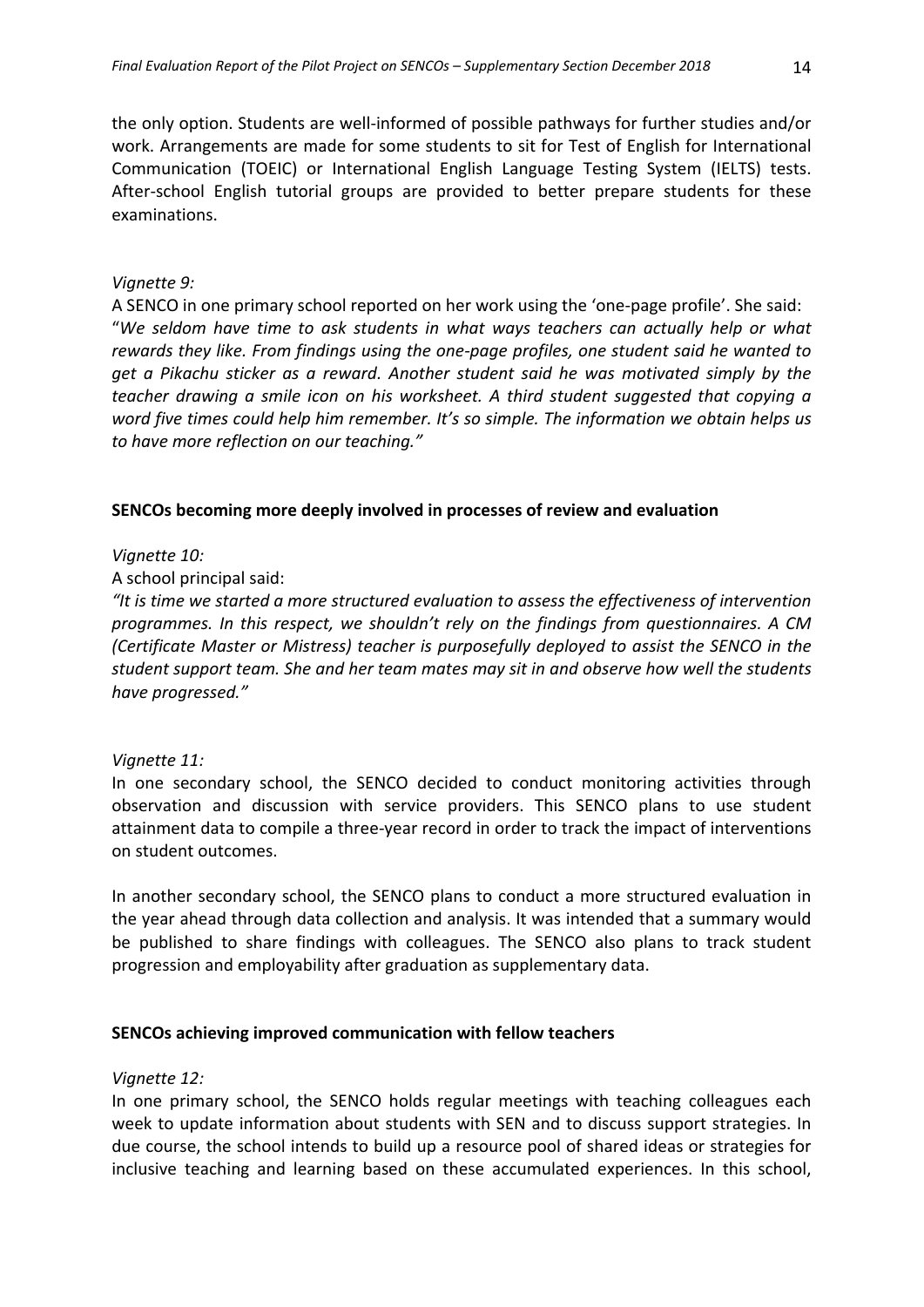three core subject teachers, including the SENCO, have arranged to teach the same class Chinese Language, Mathematics and English so that they can carry out peer observations and facilitate professional sharing about successful strategies.

#### *Vignette 13:*

In one secondary school, an ad hoc committee on curriculum development was established during the SENCO Pilot Project. Its major task was to support subject teachers in catering for learner diversity. Subject panel heads and the SENCO provided leadership and collaborated with members drawn from among core subject teachers. Each year, the composition of this group has been changed so that more teachers can be involved directly in the task of differentiating the curriculum and developing teaching strategies for supporting students with SEN. The knowledge and experience gained by participants can then be disseminated to other subject teachers around the school.

In the final year of the project, the SENCO introduced the 'inclusive teaching checklist' to the committee and provided input on how to better support students with ADHD and SpLD in subject classes by taking account of their learning needs and preferences. This was supported by the school's supervisor and principal who wanted to encourage teachers to foster participation, interaction, engagement and group dynamics in subject lessons in addition to focusing solely on attainment. A study tour to Taiwan to look at interactive lesson strategies has been arranged for subject panel heads in the year ahead.

#### **Improvements for students**

In relation to student outcomes, principals and SENCOs noted a series of improvements by the final year of the SENCO Pilot Project. These cannot all be attributed directly to the introduction of the SENCO but are associated with intervention programmes, revised practices and new initiatives implemented recently. These improvements included, in both primary and secondary schools:

- better peer relationships
- better teacher-student relationships
- improvements in social skills
- improvements in behaviours
- the development of greater self-understanding and self-confidence
- improved attitudes to learning.

Most significantly, however, in some schools these improvements included measurable or observable improvements in learning:

## *Vignette 14:*

By the third year of the SENCO Pilot Project in one primary school, the SENCO reported no great difference in outcomes for students with or without SEN in the Basic Competency Assessment (BCA) and the Territory‐wide System Assessment (TSA).